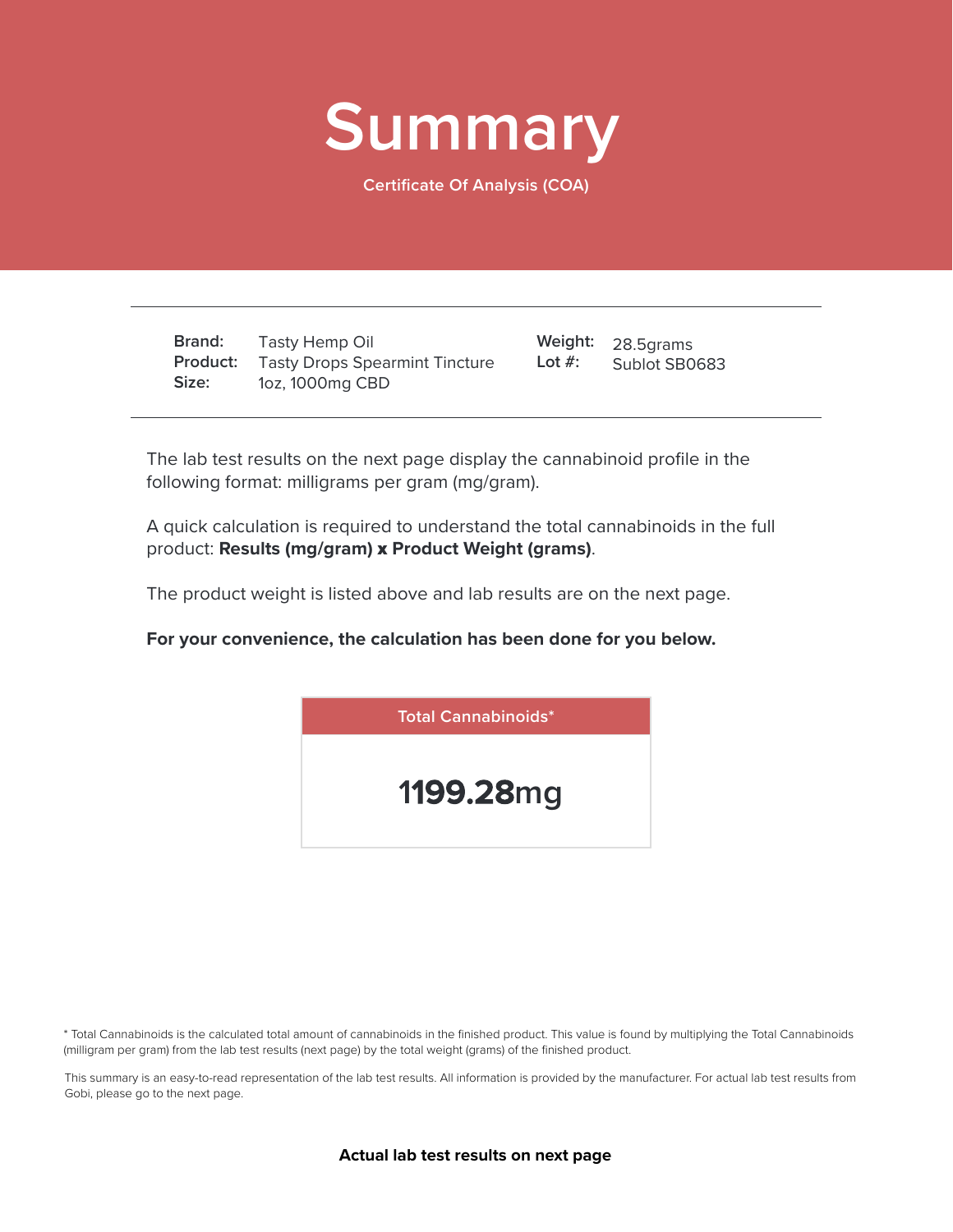# **Gobi Hemp Analytical Report - Certificate of Analysis**



| <b>Manifest:</b>    | 2201190002                              | <b>Test Performed:</b>   | Hemp Lab        |
|---------------------|-----------------------------------------|--------------------------|-----------------|
| Sample Id:          | 1A-GHEMP-2201190002-0002                | <b>Report No:</b>        | P-2201190002-V1 |
| <b>Sample Name:</b> | SB-1000-SP-30 - SB0683                  | <b>Receive Date:</b>     | 2022-01-19      |
| Sample Type:        | Concentrate                             | <b>Test Date:</b>        | 2022-01-21      |
| Client Id:          | CID-00103                               | <b>Report Date:</b>      | 2022-01-24      |
| Client:             | InHe Manufacturing                      | <b>Sample Condition:</b> | Good            |
| Address:            | 906 Chicago Dr. Jenison, Michigan 49428 | <b>Method Reference:</b> | GH-OP-06        |

#### **Scope**

The content of sixteen cannabinoids was determined by an in-house developed method for solvent extraction followed by High Performance Liquid Chromatography with Diode Array Detection.

| <b>Cannabinoids</b> | <b>Percent</b> | mg/gram   |
|---------------------|----------------|-----------|
| <b>CBDV</b>         | 0.03           | 0.33      |
| CBDA                | 0.59           | 5.91      |
| <b>CBGA</b>         | 0.01           | 0.10      |
| CBG                 | 0.04           | 0.42      |
| CBD                 | 3.45           | 34.47     |
| <b>THCV</b>         | <b>ND</b>      | <b>ND</b> |
| <b>CBN</b>          | <b>ND</b>      | <b>ND</b> |
| $\Delta$ 9-THC      | 0.03           | 0.31      |
| CBC                 | 0.03           | 0.29      |
| <b>THCA</b>         | 0.01           | 0.06      |
| <b>CBDVA</b>        | <b>ND</b>      | <b>ND</b> |
| <b>THCVA</b>        | <b>ND</b>      | <b>ND</b> |
| <b>CBNA</b>         | <b>ND</b>      | <b>ND</b> |
| $\Delta$ 8-THC      | <b>ND</b>      | <b>ND</b> |
| CBL                 | <b>ND</b>      | <b>ND</b> |
| <b>CBCA</b>         | 0.02           | 0.19      |

|                           | <b>Percent</b> | mg/gram |
|---------------------------|----------------|---------|
| Total ∆9-THC              | 0.04           | 0.36    |
| <b>Total CBD</b>          | 3.97           | 39.65   |
| <b>Total CBG</b>          | 0.05           | 0.51    |
| <b>Total Cannabinoids</b> | 4.21           | 42.08   |

Total Δ9-THC =  $Δ9-THC + (THCA × 0.877)$ Total CBD = CBD +  $(CBDA \times 0.877)$ Total CBG =  $CBG + (CBGA \times 0.877)$ 

Laboratory Comments:

ND - not detected; T - trace; LOQ - limit of quantitation; LOD - limit of detection

### Jerry Hogan - Director of Operations

This report has been prepared by Gobi Hemp Laboratory exclusively for our Client and their Authorized Representatives. All analytical work is conducted in accordance with a mutually agreed upon scope of work and the terms and conditions as expressed in the Gobi Hemp Laboratory Service Agreement. This report is not to be reproduced in whole or in part without prior written approval. The results shown on this report relate only to the samples submitted to the laboratory. Estimated Uncertainty available upon request. Only cannabinoids included in the table above are ISO/IEC 17025:2017 accredited.



Gobi Hemp ● 3940 Youngfield St. ● ● Wheat Ridge CO 80033 ● **● ISO/IEC 17025:2017 Accredited ●** ● (303) 955-4934 ●



2022-01-24

Date